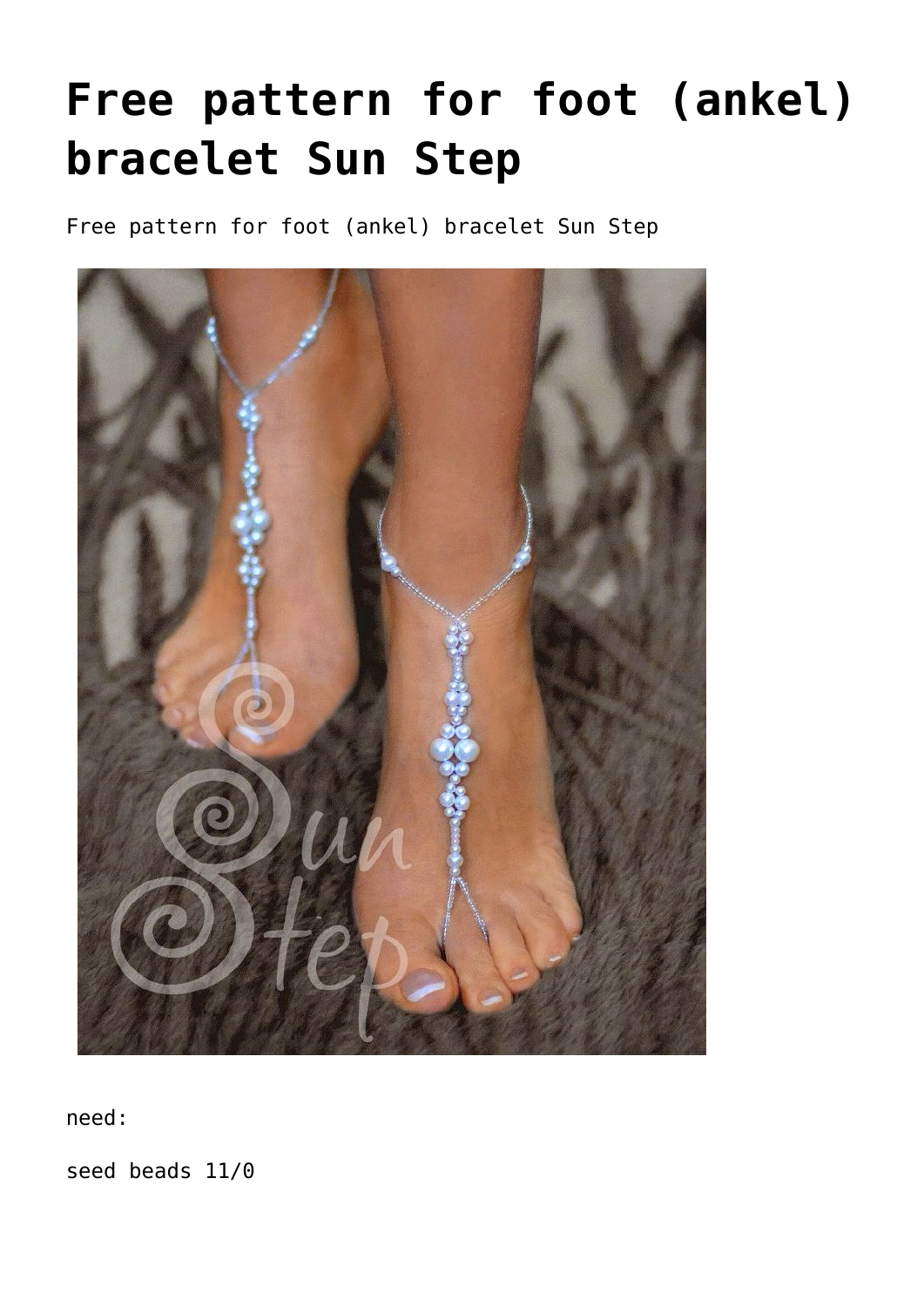seed beads 8/0 pearls 8 mm pearls 6 mm pearls 4 mm Elastic thread!!

Start with 2 needles from red star.

String on first needle 1 seed bead 8/0, 16 seed beads 11/0, 1 pearl 4 mm, 1 pearl 6 mm, 1 pearl 4 mm, 35 seed beads 11/0, 1 pearl 4 mm, 1 pearl 6 mm, 1 pearl 4 mm, 35 seed beads 11/0, 1 pearl 4 mm, 1 pearl 6 mm, 1 pearl 4 mm, 16 seed beads 11/0 and put second needle in the first seed bead 8/0 from the first needle. (U can string more then 35 seed beads if u need increase ankles size.)

Then string on two needles 1 pearl 4 mm, 1 pearl 6 mm, 1 pearl 4 mm, 3 seed bead 8/0, 1 pearl 4 mm. String on first needle 1 pearl 4mm, 1 pearl 6 mm, 2 pearls 4 mm and string on the second needle 1 pearl 4mm, 1 pearl 6 mm, 1 pearl 4 mm and put second needle in the last pearl 4 mm of the first needle.

String on the first needle 1 pearl 6 mm, 1 pearl 8 mm, 1 pearl 6 mm, 1 pearl 4 mm and string on the second needle 1 pearl 6 mm, 1 pearl 8 mm, 1 pearl 6 mm and put second needle in the last pearl 4 mm of the first needle.

String on the first needle 1 pearl 4mm, 1 pearl 6 mm, 2 pearls 4 mm and string on the second needle 1 pearl 4mm, 1 pearl 6 mm, 1 pearl 4 mm and put second needle in the last pearl 4 mm of the first needle.

Then string on two needles 3 seed bead 8/0, 1 pearl 4 mm, 1 pearl 6 mm, 1 pearl 4 mm.

String on the first needle 26 seed beads 11/0 and string on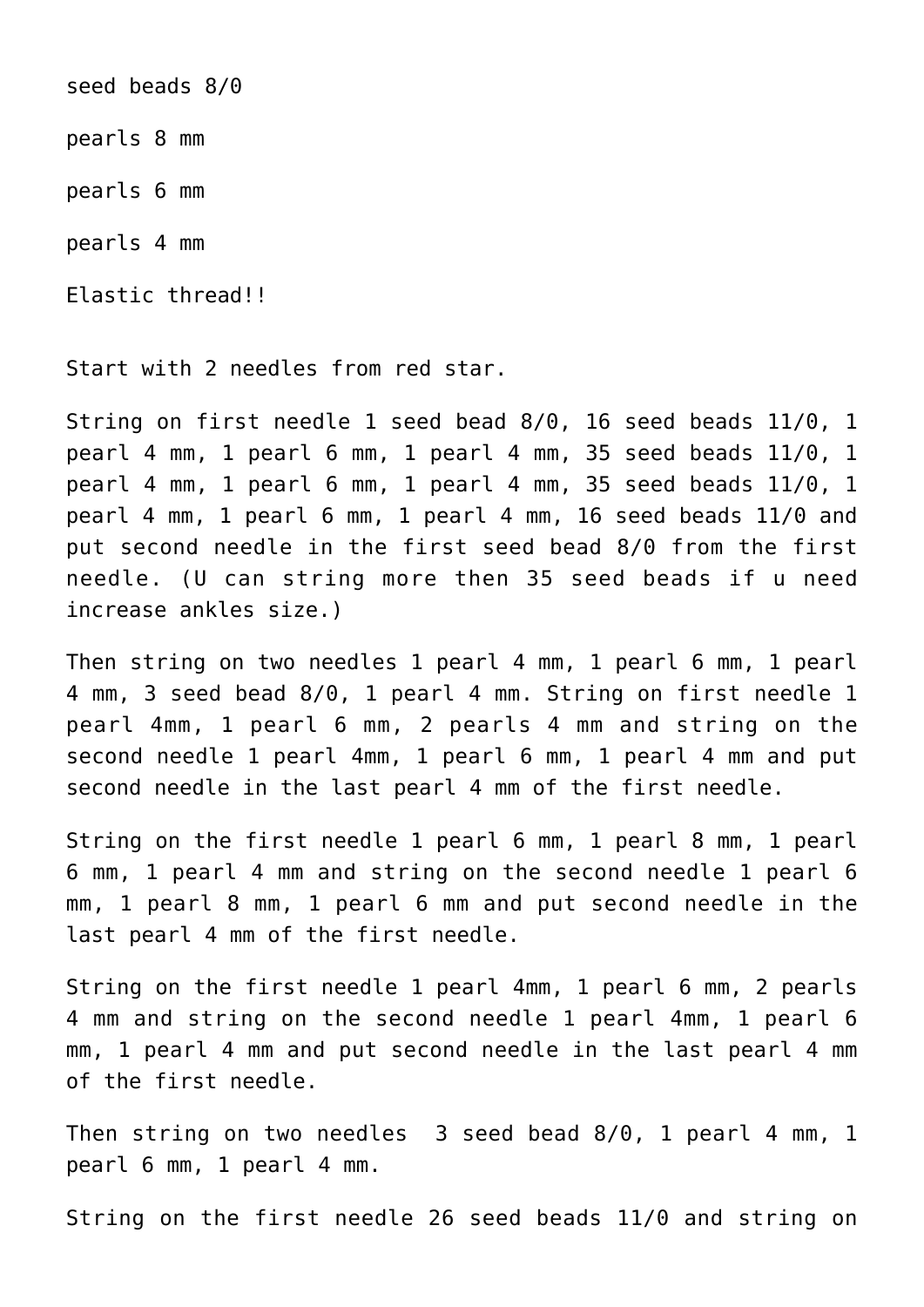the second needle 26 seed beads 11/0. Cross 2 needles in one seed bead 11/0, make knot and hide ends of the thread.